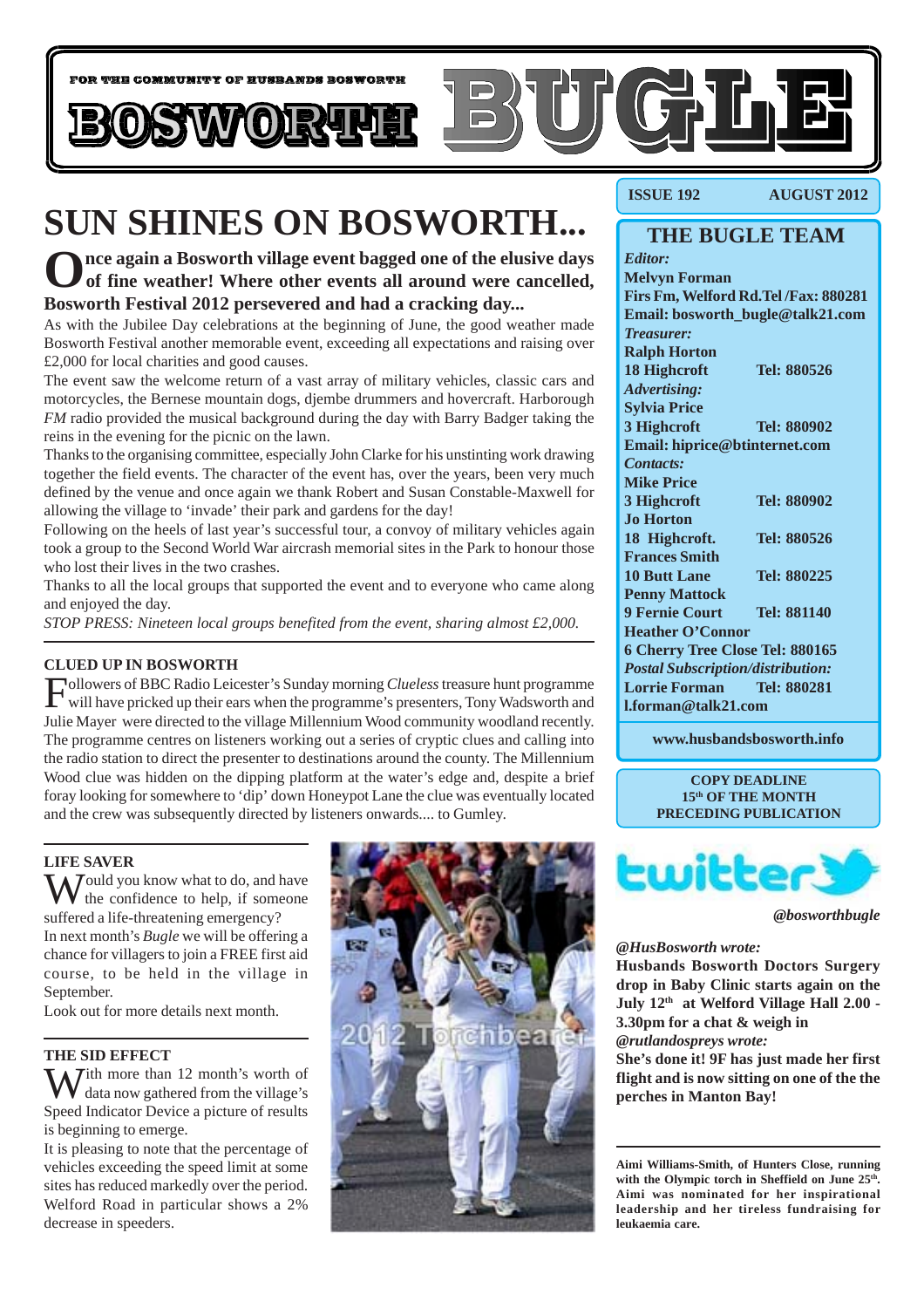# **POSTBAG**

### *From John Sutherland, Market Harborough*

I have a pocket watch which originated here in Market Harborough. The maker's name is marked both on the dial and on the rear of the movement *"G.F Allen - Market Harborough"* and it is dated 1898. With this information I hope to find evidence of its history and so I write to you with the hope that your readers may be able to shed some light on the watch's history or that of the maker.

#### *From Peter Jones, Highcroft*

Have you ever wondered how many people are buried in All Saints churchyard?

The population of Husbands Bosworth has, on average, been about 1000 souls over the past five hundred years, which translates roughly into three to four thousand deaths per century, plus a few more that died young. The church has been here since about 1300 and the churchyard was closed in 1856. That means that burials took place in the churchyard for around 550 years. Multiply the number of centuries that the churchyard was used (5.5), by the number of deaths per century (say, 3000) and you will see that there must be *at least* **16,500** people buried there!

*Editor's Note: Perhaps this explains why the church sits on such high ground....*

#### *From a Curious Villager*

A number of apparently abandoned bicycles have appeared around the village lately. All appear to be in reasonable condition and roadworthy but have been left for a long time in unusual places around the village. Does anyone have any ideas where they have come from? Or who they belong to?

### **POLICE FILE**

*IF YOU HAVE INFORMATION ON ANY CRIMINAL ACTIVITY CALL MARKET HARBOROUGH POLICE on 101*

**Neighbourhood Watch Co-ordinator Marion Lewis 0116 2483871 NW Community Scheme No. 2123**

**Local Beat Team Sgt. 920 Pete Jelbert PC 500 Andy Smalley WPC 4713 Sarah Clarke PCSO 6569 Peter Willson PCSO 6636 Ray Wells PCSO 6573 Steve Adams**

**Voicemail Service 0116 2485675**

**Rural & Countryside Liaison Officer PC 1010 Chris Hill**

**CRIMESTOPPERS FREEPHONE 0800 555111**

# **WATCH WORD**

*THE NEIGHBOURHOOD WATCH SCHEME WITHIN HUSBANDS BOSWORTH*

#### **CRIME FILE**

**Two moto-cross bikes and tools have been** reported stolen from a locked store near **Gartree**.

■Two mature potted trees reported stolen overnight from outside a roadside property in **Gaulby**

Spate of vehicle damage and petty vandalism crimes reported in the **Fleckney, Houghton** and **Thurnby** areas

■A number of fuel theft incidents reported recently from HGV vehicles parked up overnight at lay-by locations near **Lutterworth**

**Now that summer has eventually arrived don't forget to lock your front doors, and close windows and garage doors whilst you are busy with the barbecue in the back garden. DON'T MAKE IT EASY FOR THE OPPORTUNIST THIEF**

#### **SID REPORT**

Readings from the Speed Indicator Device **Welford Road exit** Period: June 20<sup>th</sup> to 27<sup>th</sup> Vehicle movements: 7896 Average speed: 36mph *Highest recorded speed: 78mph* **High Street westerly** Period: June 27<sup>th</sup> to July 4<sup>th</sup> Vehicle movements: 13033 Average speed: 28mph *Highest recorded speed: 50mph* **High Street westerly** Period: July  $4<sup>th</sup>$  to  $11<sup>th</sup>$ Vehicle movements: 13097 Average speed: 28mph *Highest recorded speed: 54mph* **High Street easterly** Period: July 11<sup>th</sup> to 18<sup>th</sup> Vehicle movements: 14135 Average speed: 28mph *Highest recorded speed: 60mph*

### **G BEGLEY Building & Roofing Complete roofing & repair service Tiles / slates cleaned**

\*\*moss removal\*\* environmentally friendly - just spray & go - let nature do the rest!

*Established 40 years Free estimates* **Husbands Bosworth tel: 01858 880028**

# **'JJ's Kiddycare'**



- **\* Full Day Care (0-4yrs)**
- **\* Government funded Pre-school sessions for 3 & 4 year olds**
- **\* Breakfast & After School clubs**
- **\* Holiday Clubs during all Northants & Leicestershire school breaks**
- **\* Open 51 weeks per year**

**All situated at a lovely rural farm location Hemploe Road, Near Welford, Northants Tel no. 01858 575642 email. jjswelford@tiscali.co.uk**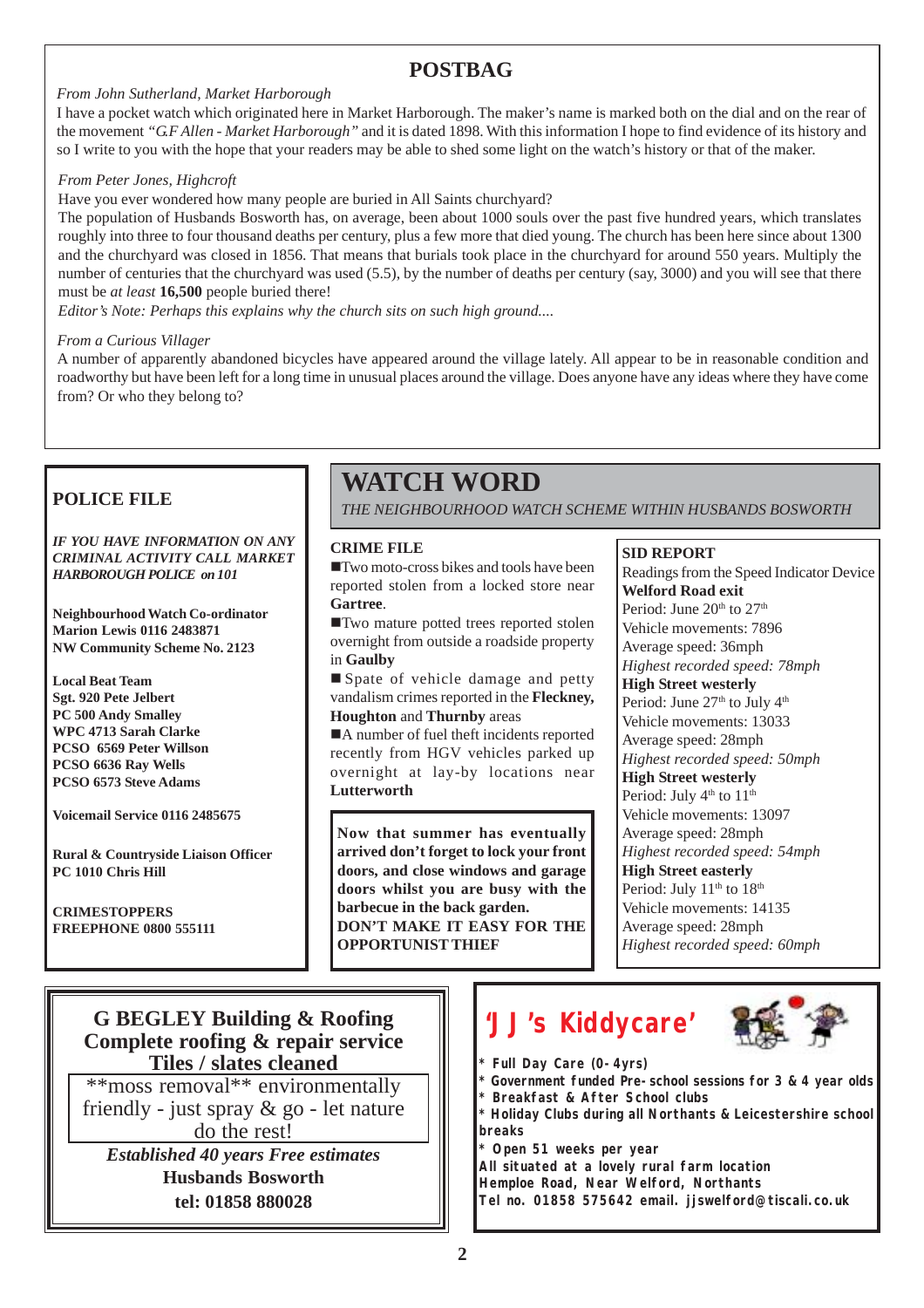# **BOSWORTH IN FOCUS**

*A ROUND-UP OF LOCAL NEWS*

#### **WOOD CHIP...**

Many thanks to everyone who put their green tokens in the Husbands Bosworth Woodland Trust collection bin at Waitrose in Lutterworth. A fantastic total of £505 was raised towards our Millennium Wood maintenance fund.

### **LOCAL NEWS IN BRIEF**

! Shops on **Market Harborough** High Street are being disrupted for the fifth time in 8 years whilst LCC carry out resurfacing work. The work to re-lay the block-paving setts, from the junction of Bowden Lane to St. Mary's Road, is expected to take until the end of August to complete.

■ **Lubenham** Scarecrow Weekend will take place over the weekend of Saturday and Sunday, September 8<sup>th</sup> and 9<sup>th</sup>.

There will be refreshments available throughout the weekend, a country fair and charity, local group and craft stalls. For more information call Julie on 410898.

! This year's maize maze at **Wistow** is based on the Olympic theme and features a relay runner in full flight! The maze open until September 23rd 10.00am to 6.00pm.

### **WEATHER LOG**

**JUNE 2012** *[2011]* **Rain:** 146.75mm (5.8") *[58mm]* **Wettest day:** 18mm (0.5") *[12mm]* **Highest temp:** 28°C C *[29o C]* Lowest Temp: 5°C C *[5o C]*

**Rainfall total Jan-June 2012 493mm**  *2011 226mm*



TO ADVERTISE HERE COSTS JUST £12 PER MONTH THE *BUGLE* IS DELIVERED FREE TO EVERY HOUSEHOLD IN THE PARISH AND REACHES PLACES OTHER PUBLICATIONS CAN'T REACH! Call Sylvia on 880902 or email: hiprice@btinternet.com

#### **OPEN AGAIN GARDEN**

David and Ros Dunmore would like to say a big thank-you to everyone who came to their charity Open Garden at 14, Mowsley Road on behalf of the National Garden Scheme in June.

It was a fine, dry day and visitors were able to sit outside and enjoy tea and cakes and purchase plants for their own garden. The event raised £150 for care charities, including Macmillan Cancer Support, Marie Curie Cancer Care, Help the Hospices and the Queen's Nursing Institute.

An additional donation was made to Brook House Residential Care Home to support visits into the community by the residents. *\*\*\*\*\*\*\*\*\*\*\*\*\*\**

*David and Ros will be opening their garden for a second time on Sunday, August 5th from*

*11.00am until 5.00pm. They are hoping for another fine day... and lots of visitors!*

#### **WORK OF ART**

Ann Saxton is opening her studio, at 25 Bell Lane, as part of the Harborough Artists Cluster art trail again in September. The dates are: Sept.  $8<sup>th</sup>$  &  $9<sup>th</sup>$ ,  $14<sup>th</sup>$ ,  $15<sup>th</sup>$  & 16<sup>th</sup> and 21<sup>st</sup>, 22<sup>nd</sup> & 23<sup>rd</sup>.

Opening times from 12.00noon to 5.00pm each day.

*\*\*\*\*\*\*\*\*\*\*\*\*\*\**

*Ann is also currently exhibiting her work at The Castle Art Gallery, Wellingborough. Call Ann on 880971 for details.*

*VILLAGE HALL BOOKINGS Elizabeth Bromley 881441 www.husbandsbosworthvillagehall.co.uk CHURCH HALL BOOKINGS Janice Staples 880668 Bob hutchings 880131 SPORTS PAVILION ENQUIRIES Audrey Marlow 880316*

#### **MUSEUM PIECE**

A recent study undertaken on behalf of Leicestershire Museums Service has concluded that Harborough Museum would benefit from being run independently. The museum is currently managed by a partnership of the county Museums Service, Leicestershire County Council, Harborough District Council and Market Harborough Historical Society. Under the proposed new scheme the museum, which houses the Symington corsetry collection and the Hallaton Hoard of Iron Age coins, would be run by a board of trustees as a not-forprofit venture. As an independent organisation the group could apply for charity status and would be able to seek outside funding and sponsorship.

The study also recommended moving the museum entrance to the front foyer and including a museum shop as part of Harborough's proposed redevelopment of the Adam and Eve Street complex.



. . . . . . . . . .

 $\mathbb{R}^2$  $\overline{\phantom{a}}$ 

All aspects of tree-work undertaken from dismantling large roadside trees to pruning and reshaping small garden trees.

We also offer a stump grinding service. Professionally qualified and insured.

**For free quotation and advice call Chris on: 01858 880818 www.woodpeckertrees.com**

**3**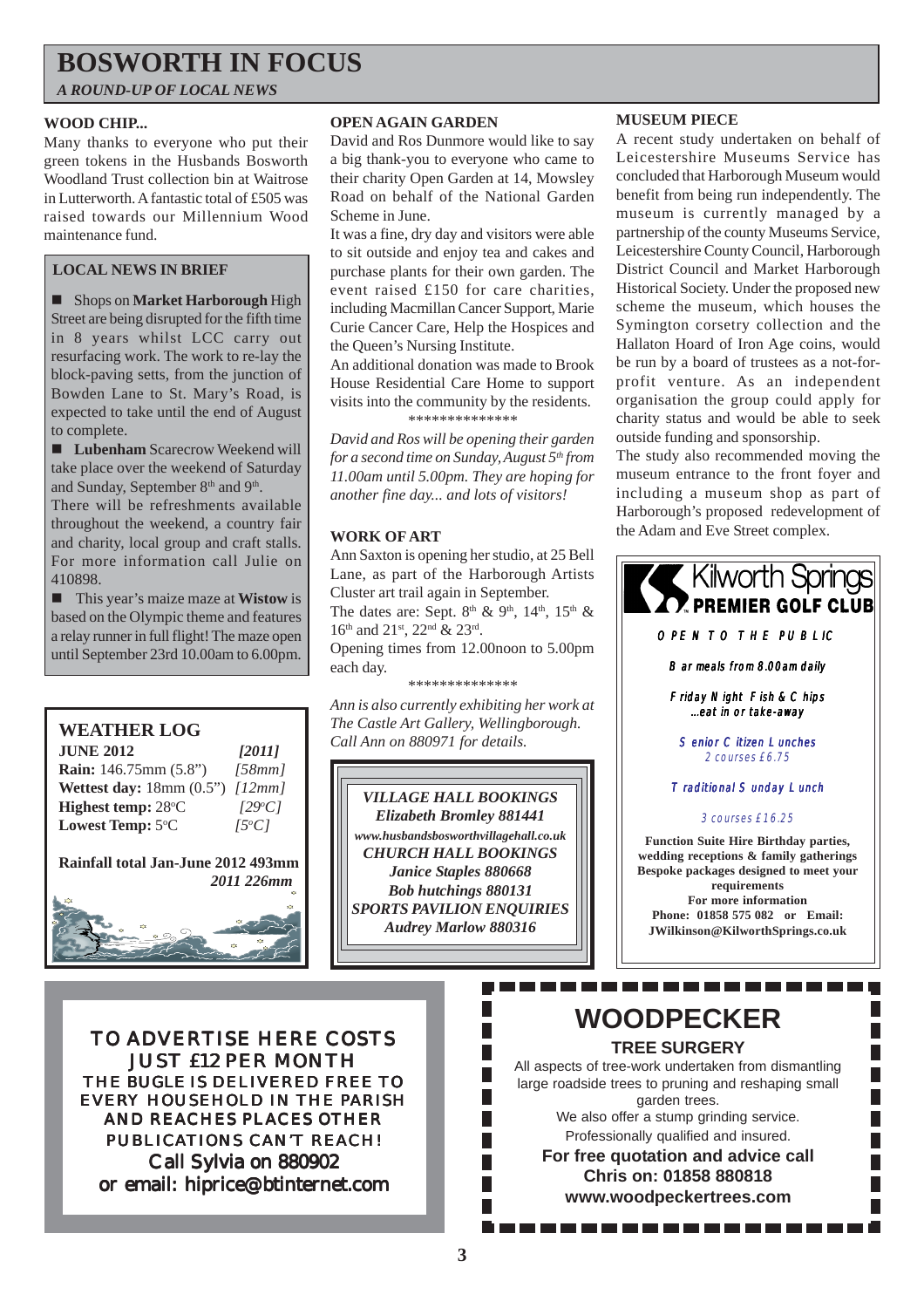# **SCHOOL REPORT**

*HUSBANDS BOSWORTH C. of E. PRIMARY SCHOOL Head Teacher Matthew Bown*

#### **FOBS NEWS**

During the last term at school the children in Class 2 and Class 3 got involved in the FOBS Apprentice Challenge. They were all given £1 and asked to turn it into as much money as they could, to raise money for FOBS. Activities ranged from baking to weeding and from car-washing to face-painting. Between them the children raised a fantastic £437. Thank you to everybody who supported the children's entrepreneurial activities. **\*\*\*\*\*\*\*\*\*\*\*\*\*\***

As this school year ends, FOBS is getting ready for next year.

The FOBS Safari Supper is on Saturday, September 8th. Starting in the Village Hall, you will be treated to an evening of good food and good company in different houses around the village. Tickets will be on sale from Saturday, August  $11<sup>th</sup>$  from Julie Dean 881457.

#### **FOBS 100 CLUB**

| $JUNE$ 1 <sup>st</sup>           | 2 <sub>nd</sub> | Bonnie Kettel $(28)$ £25<br>Colleen Wood $(25)$ £10   |  |
|----------------------------------|-----------------|-------------------------------------------------------|--|
| $\text{H} \text{H} \text{N}$ 1st | 2nd             | Jackie Fletcher $(11)$ £25<br>Matthew Bown $(37)$ £10 |  |

#### **BYGONE BOSWORTH**

*The Historical Society's Periodical Journal*

**The first mention of schooling in the village of Husbands Bosworth is found in the Church Survey Book of 1619, which states:** *"...a Chapel on the North side of the Church [All Saints], where a School is kept...".*

**At this time any education was haphazard and often depended on the curate, who would supplement his meagre stipend by teaching reading and writing. In 1707 the choir vestry was converted and used as a Church School. The open archways into the Church were blocked off and the only entrance was from outside. This arrangement lasted until at least 1820. [The old doorway, since blocked up, can still be seen on the south side of the church.]**

#### **NATIONAL FOREST WOOD FAIR**

**Sunday, August 26th and Monday 27th 10.00am to 5.00pm at Beacon Hill Country Park, Woodhouse Eaves, Leics., LE12 8SP**

Smell the sawdust! Hear the throb of chainsaws! With a full programme of demonstrations, 'have a go' wood craft sessions and children's fun and games, the National Forest Wood Fair guarantees to keep adults and children entertained for the whole Bank Holiday weekend! A highlight of the weekend will be the first ever UK Championship Log to Leg wood-turning race. Bodgers' Corner will be frantic with shavings flying, pole lathes whirring - come and cheer them on!

See lumberjack displays, chainsaw carving, horse logging and timber hauling demonstrations. Enjoy delicious locally-sourced food and drink. Children will love the eco-art, songs and stories from the Wild Man of the Woods, the birds of prey and the climbing wall. There's free park and ride from County Hall and entry discount for cyclists.

Adults £9; concessions £6; families £19 (includes parking)

Buy on-line in advance and save £1 per ticket at www.nationalforestwoodfair.co.uk See www.nationalforestwoodfair.co.uk for more information.





#### **ACTIVITY GROUPS 2012**

**All Saints Parochial Church Council** Contact: Brian Smith 880225 **Art Workshop** Contact: Ann Saxton 880971 **Badminton Club** Contact: Lorrie Forman 880281 **Beaver Scout Troop** Contact: Stuart Dainton 881431 **Bosworth Belles** Contact: Linda Lawton 880503 **Conservative Association** Contact: Robert Maxwell 880361 **Craft Group** Contact: Gail Wilmot 880413 **Handbell Ringers** Contact: David Staples 880668 **Historical Society** Contact: Heather O'Connor 880165 **Husbands Bosworth Rainbows Group** Contact: 881757 or 881442 **1st Kilworth Scouts/Beaver unit** Contact: Stuart Dainton 881431 **Leicestershire Bee Keepers Association** Contact: Sally Lang 880773 **Lutterworth African Drumming Group** Contact: Ralph Horton 880526 **Playing Field Committee** Contact: Jennifer Rogers 880401 **Royal British Legion** Contact: Robert Maxwell 880361 **Short Mat Bowls** Contact: Marilyn 07984 853208 **Tennis Club** Contact: Jennifer Rogers 880401 **Tower Bell Ringers** Contact: Geoff Armitage 880066 **Welford Bridge Club** Contact: Kate Hancock 880205 **Workers Education Association** Contact: Sally Sherratt 571064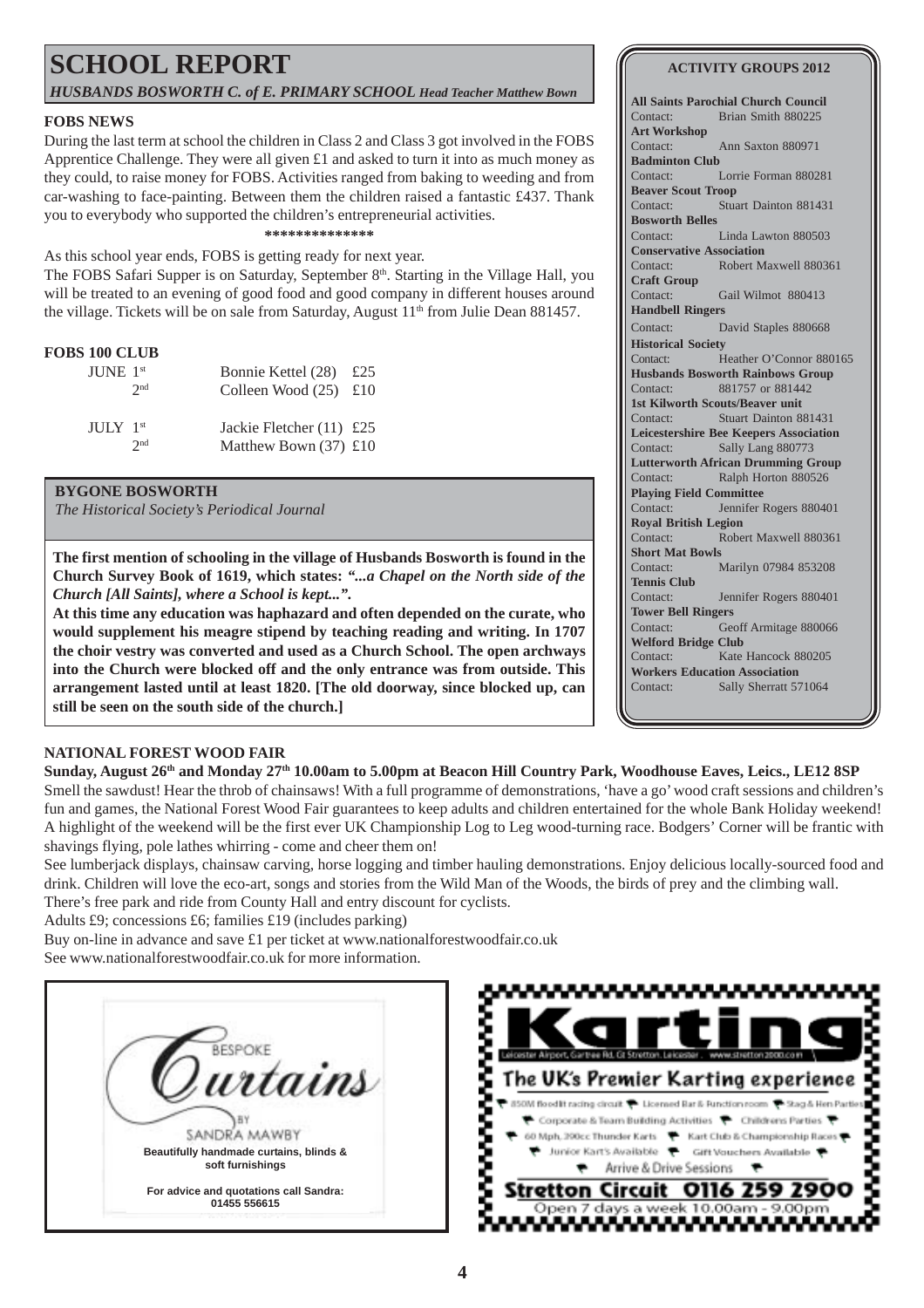**GD Armitage Clock & Belfry Work** New installation, maintenance & repair Contact: Geoff Armitage 880066 **Frank Begley Plumbing & Heating** Plumbing & heating engineer. Contact: Frank Begley 880541 **Gordon Begley** Building & roofing contractor. Contact: Gordon Begley 880028 **Peter Begley** Building contractors, flat roofing Contact: Peter Begley 880517 **Gary Bennett** Painter & decorator Contact: Gary Bennett 880285 **Croft Farm Bed & Breakfast** AA 4\*\*\*\* accommodation<br>Contact: Jane Sm Jane Smith 880679 **Rob Dargue Carpentry & Building** General carpentry & woodwork Contact: 07834 872205 or 880803 **Honeypot Lane Bed & Breakfast** A 4\*\*\*\* welcome in a quiet rural backwater Contact: Carolyn Goffe 880836 **Mike Price Heating Engineer** Oil-fired boiler servicing & repair Contact: Mike Price 880902 **Natural Self Defence** Self defence techniques that work! Contact: Marc 880884 **Paul Bolton School of Motoring** Expert driving instruction Contact: Paul Bolton 880115 **Totally Trees Ltd.** Tree surgery and stump grinding Contact: Jacqui Mitchell 01455 554182 **Wharf House Kennels** Kennel and cattery services Contact: Kim McGuigan 880905 **Woodpecker Tree Surgery** All aspects of tree surgery undertaken Contact: Chris Wright 880183

#### **WOOD WORK...**

Feel like getting physical in the woods? Fancy going wild? Does getting dirty appeal? Then why not join a work party in the village's community woodland. Willing volunteers are always welcome to help out tidying, mulching, planting and general maintenance in the fresh air and countryside... Just two hours or so on a Saturday afternoon.

Work party days are held once a month; the next one is August 18<sup>th</sup>. Meet at the Mill Lane car park, off Kilworth Road, at 2.00pm. For details call Jackie on 880910.

# **TRADE DIRECTORY 2012 ACTIVITY GROUPS**

#### **BROOK HOUSE FÊTE**

Brook House Residential Home will be holding their annual fête on Saturday, August 18th from 2.00pm to 4.00pm Cakes, books, bric à brac, tombola... Donations of items for sale would be most welcome. Brook House, 15 Bell Lane

Please telephone 880247 for details.

#### **CAUSEWAY COFFEE MORNING**

The next Causeway Coffee morning will be on Friday, August  $10<sup>th</sup>$  from 10.00am to 11.30am. at the Church Hall, Honeypot Lane.

If you live within the parish, are retired and living alone why not come along for a cuppa, a nice piece of cake and a chat?

The Causeway Coffee Mornings are held on the second Friday of each month in the Church Hall. They are funded from The Bosworth Charities, a collection of parish charities dating back over 400 years, which originally provided parish aid in the form of coals and calico cloth to the elderly, and paid for the upkeep of the parish roads.

Call Heather on 880165 for more information.

### **SECRET WAR**

The Husbands Bosworth & District Branch of the Royal British Legion will be hosting a short film show and reception at the Church Hall on Friday, November  $9<sup>th</sup>$  - 2 days before Remembrance Sunday. The film, "The Secret Wireless War - Beyond Bletchley Park" tells the story of the government's top-secret listening and codebreaking activities that were pioneered during World War 2 at Bletchley Park in Bedfordshire.

The father of Peter Fautley, who lived until recently in Edgar's Cottage, Bosworth Hall will be joining the meeting. He worked in radio communications for many years and was involved in the work at Bletchley Park.

> $\blacksquare$  $\blacksquare$

> $\blacksquare$

 $\blacksquare$ 

 $\blacksquare$ 

 $\blacksquare$ 

 $\blacksquare$  $\blacksquare$   $\bullet$  $\bullet$ 

 $\bullet$  $\bullet$  $\bullet$ 

 $\bullet$  $\bullet$ 

 $\bullet$  $\bullet$  $\bullet$  $\ddot{\phantom{a}}$ 

 $\bullet$ 

 $\bullet$ 

 $\bullet$ 

#### **SHOW ENTRIES**

"The Show must go on!" says Eleanor Murphy. Never in living history has Husbands Bosworth Horticultural Show ever been cancelled. Don't let the elements, slugs and snails defeat the 'Gardeners of Bosworth'. Get baking and producing for the annual show on Sunday, August  $26<sup>th</sup>$ . Doors open for setting up from 8.30am to 10.30am; open to the public from 2.00pm. As ever, offers of help, donations, cakes for sale etc. will be much appreciated.

Please ring Eleanor on 880476 or Kath on 880206 for information, queries and offers of help.

Copies of the show-guide, *"Hints and Tips"*, which gives invaluable hints on exhibiting etiquette are still available. Call Eleanor for details.

#### **VILLAGE LUNCH**

The next Village Lunch will be on Thursday, August 30<sup>th</sup> at Kilworth Springs Golf Club. To book a place or for more information please call Janice on 880668.



**882071 or 07722990619**

COMPLETE CAR CARE Accident repair specialist Bodywork, dent, scratch and stone-chip repair Servicing, alloy refurbishment, welding MoT repair Valeting, full body polish Parking sensors, tyres & exhausts, etc. fitted Call Ben on 01858 880404 Based at Unit 2, Pebble Hall Farm between Husbands Bosworth and Theddingworth

. . . . . . . . . . .

...............

# **OHNSON UILDING ERVICES**

### **BUILDING ROOFING PLASTERING**

**EXTENSIONS - ALTERATIONS - NEW BUILD For advice or a free quotation please contact James on: 01858 881794 07795 810607 james@johnsonbuilding.co.uk**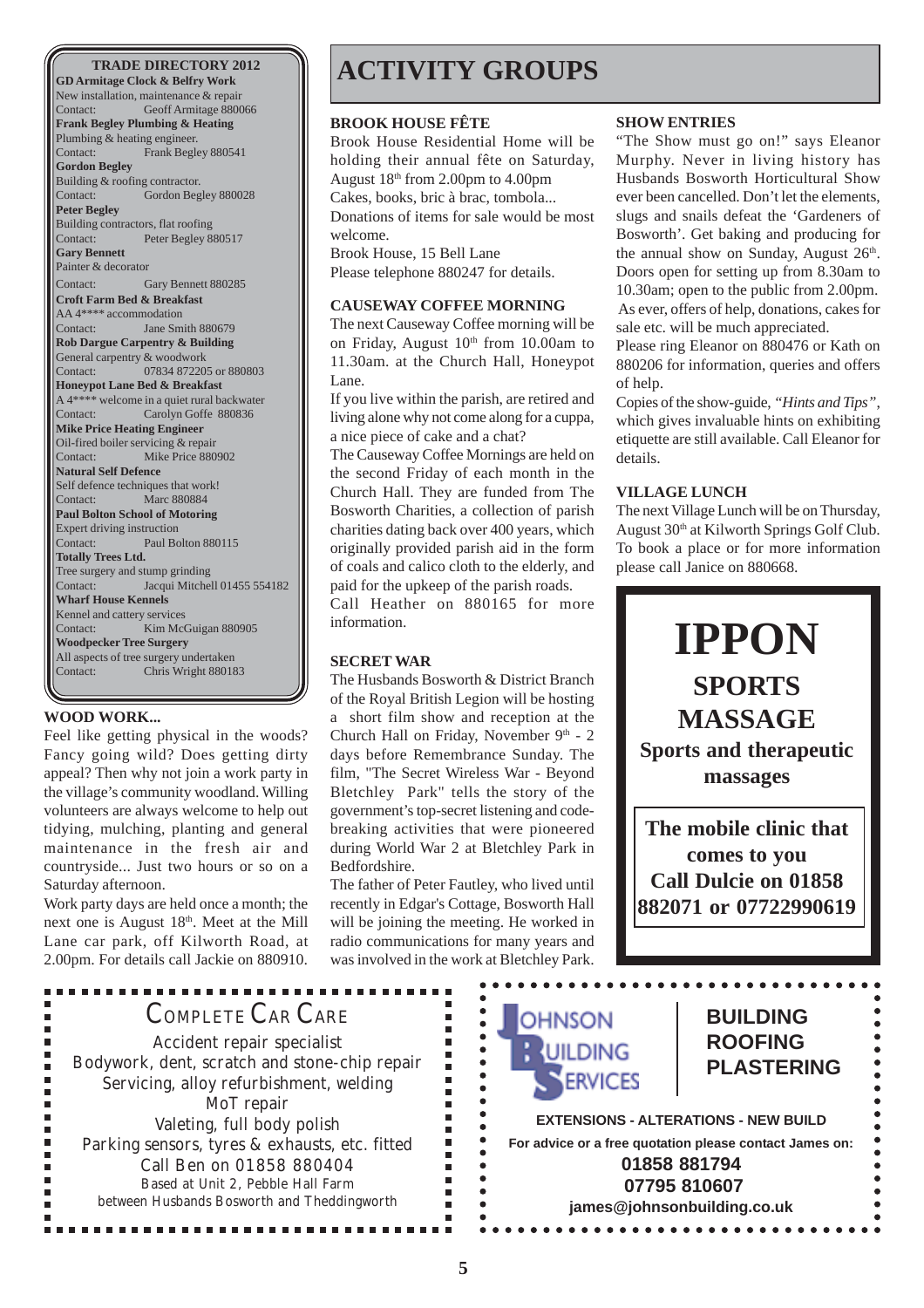# **PARISH COUNCIL NEWS**

**The next meeting of Husbands Bosworth Parish Council will be on Tuesday, August 7th at 7.45pm in the Committee Room of the Village Hall.**

**Parish Council meetings are open to the public. If you have any business concerning local community issues you are welcome to come along to the meeting and air your views. Visitors are usually invited to address the meeting before the formal business is conducted, and need not stay for the whole meeting.**

**If you have a particular issue that you would like to bring to the attention of Council members, or that you would like further information about, please call the Parish Clerk, Jackie Fletcher on 880910.**

#### **FREEDOM OF INFORMATION ACT 2000**

Under the terms of the Freedom of Information Act 2000, the Parish Council is obliged to publicise that certain documents are available for public scrutiny by prior appointment with the Parish Clerk.

Council Procedure:

Minutes of Parish Council meetings for previous two years

Agenda and other supporting papers for any forthcoming meeting

A full list of documents open to public scrutiny is available by contacting the Parish Clerk.

#### **RURAL HOUSING SCHEME**

Funding for the proposed Rural Housing Exception Site Scheme off Welford Road has now been agreed with the relevant funding bodies and planning permission is shortly to be sought. The scheme, to provide 6 two-bed homes, 1 three-bed home and 1 two-bed bungalow on the site, has been promoted by East Midlands Housing Association, with the support of the Parish Council, Harborough District Council and Leicestershire County Council. The homes will be available to rent and for shared ownership, under the control of East Midlands Housing Association, and be available for occupation primarily by people with connections to Husbands Bosworth village.

#### **April Knapp**

Regional Development Manager East Midlands Housing Group Seymour House Queenswood Office Park Newport Pagnell Road West Northampton NN4 7JJ 01604 707073

#### **At the end of July Market Harborough police, supported by the Automatic Number Plate Recognition (ANPR) team, carried out a two-day high profile policing initiative in the Market Harborough area.**

**During the initiative vehicle registrations were checked against local and national data-bases and any suspect vehicles were directed to roadside check sites. A team of officers checked the roadworthiness of the vehicles, checked driving documents and finally checked the vehicle or occupants for signs of any criminal activity.**

**During the two days a total of 141 vehicles were stopped**

- ! **Three incidents of separate males arrested after suspected stolen catalytic convertors and car batteries were found in their vehicles**
- ! **One driver prosecuted for disqualified driving**
- One person prosecuted for possession of cannabis<br>■ One person prosecuted for carrying an offensive w
- 
- **● One person prosecuted for carrying an offensive weapon**<br>■ Two vehicles seized for having no insurance and the drive ! **Two vehicles seized for having no insurance and the drivers issued with £200 fines**
- ! **Six fixed penalties issued for expired MoTs or vehicle tax**
- $\blacksquare$  **Ten vehicle defect notices issued**
- ! **Other intelligence was gained about suspect vehicles and people movement around the Market Harborough district**

| O.C. BUILDING SERVICES<br>Established<br>27 years<br>Complete building service<br>Specialist in new build<br>Quality renovations<br>& Extensions<br>Tel/Fax 01858 881202<br>Email: pcbuildserv@btinternet.com<br>Walton Grange, Bosworth Road<br>Walton, Lutterworth, Leics LE17 5RW | Osteopathy at Kilworth Offorse<br>Aches & pains including those caused by pregnancy<br>Joint pain<br>Arthritic pain<br>General, acute and chronic neck and back pain<br>Frozen shoulder and other mechanical shoulder pains<br>Tennis/Golfer's elbow & other mechanical elbow pains<br>Muscle Spasms<br>Sports injuries<br><b>Tension</b><br>Trapped Nerves including sciatica<br>10% off with this advert during February 2012<br>01858 880058 (for home visits call 07519481400) |
|--------------------------------------------------------------------------------------------------------------------------------------------------------------------------------------------------------------------------------------------------------------------------------------|------------------------------------------------------------------------------------------------------------------------------------------------------------------------------------------------------------------------------------------------------------------------------------------------------------------------------------------------------------------------------------------------------------------------------------------------------------------------------------|
|--------------------------------------------------------------------------------------------------------------------------------------------------------------------------------------------------------------------------------------------------------------------------------------|------------------------------------------------------------------------------------------------------------------------------------------------------------------------------------------------------------------------------------------------------------------------------------------------------------------------------------------------------------------------------------------------------------------------------------------------------------------------------------|

# **LOCAL OFFICERS**

#### **Husbands Bosworth Parish Council: Councillors**

William Fletcher 880910 (Chairman) Melvyn Forman 880281 Heather O'Connor 880165 Susan Fisher 880026 Stuart Brain 881615 Patricia Hobson 880070

#### **Parish Clerk**

Jackie Fletcher, 13 School Lane, H.B. LE17 6JU Tel: 880910 E-mail: jackiehbpc@btinternet.com

#### **District Councillor**

Brian Smith 10 Butt Lane, H.B. LE17 6LN Tel: 880021 E-mail: b.smith@harborough.gov.uk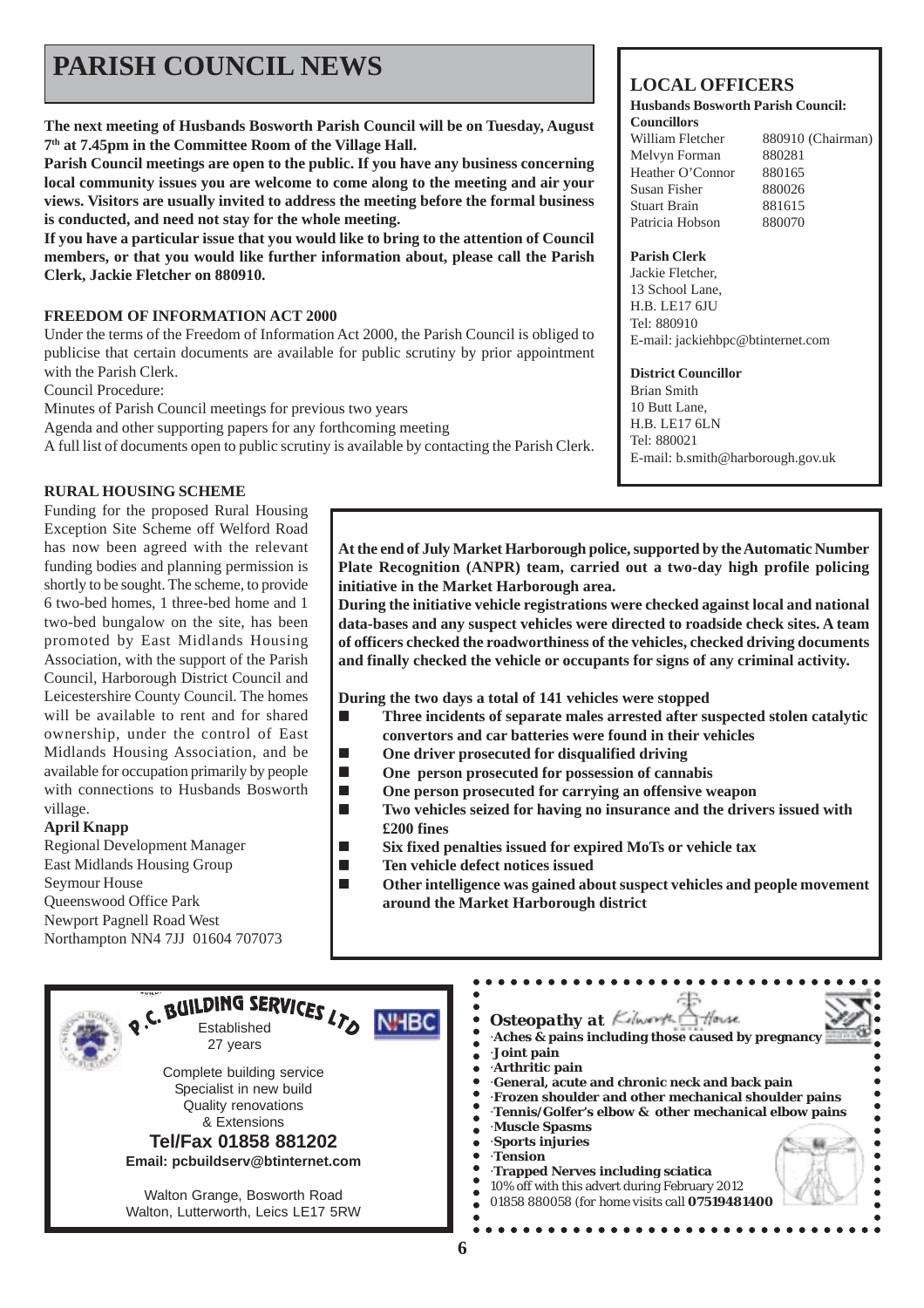# **CHURCH NEWS**

*All Saints Parish Church, Methodist Chapel & St. Mary's Roman Catholic Church*

#### **METHODIST CELEBRATIONS**

Methodist Church members extend a warm invitation to villagers to join with us as they celebrate their chapel centenary over the weekend of August  $4<sup>th</sup>$  and  $5<sup>th</sup>$ , from 2.00pm to 5.00pm. There will be a Flower Festival both days in Chapel, together with villagers' memories and history of 100 years.

On Saturday the Hexagon Benefice Music Group will be performing at 4.00pm.

On Sunday, in the Village Hall, there will be a display of items of local interest from the past 100 years from the Historical Society's Archive Collection.

Refreshments will also be available on Sunday in the Village Hall.

The weekend of celebrations will conclude on Sunday evening at 6.30pm with a Thanksgiving Service led by Mr. Richard Gill.

#### **OPEN CHURCH**

All Saints church is open on Saturday mornings from 10.00am to 12.00noon for quiet contemplation and reflection.

### PARISH NOTICES

*BURIAL* **Eileen Bates** *of Brook House June 29th 2012* **Irene Buckler** *of Grange Farm, Leicester Road July 23rd 2012 R.I.P.*

#### *BAPTISM* **Lorenzo Jones**

Grandson of Di & Peter Jones July 15th 2012

*HOLY MATRIMONY* **Lisa Walker & Jordan Adcock** *July 21st 2012*

#### **KNAPTOFT SERVICES**

The open-air service season at Knaptoft church ruins continues on Sunday, August 19<sup>th</sup> at 3.00pm, when Reverend Emma Davies, Team Vicar of the Avon-Swift Group, will lead the service.

As usual the musical accompaniment will be provided by Fleckney Silver Band.

#### **LAST WORD**

As we noted briefly in the *Bugle* last month, our Curate, Reverend Andy, and Kath Rhoades will be leaving us at the end of August and moving to Coalville where Andy will be taking up a new post. His last service for the Hexagon Benefice will be on Sunday, August 26th at All Saints Church, Husbands Bosworth at 10.30am. All are invited to join in this special service and take the opportunity to thank Andy and Kath for the enormous contribution that they have made to our communities and the benefice.

*The service will be followed by a Bring & Share Lunch in the Church Hall. Please bring along something to share with our friends. Call Lorrie on 880281 for details.*

### **ALL SAINTS FLOWER ROTA AUGUST:**

*Eleanor Murphy*

Call Heather O'Connor on 880165 if you would like to join the Flower Rota

### **METHODIST CHURCH**

**Coffee Morning** Wednesday, August 15<sup>th</sup> 10.00am-12.00noon. at the home of John & Margaret Scurrah 25 High Street Visitors always welcome.

# #**CHURCH SERVICES** #

#### **Hexagon Benefice**

- **5 8.00am Communion Mowsley 9.30am Family Communion HB 9.30am Family Service Shearsby 11.00am Communion Thed. 11.00am Family Service B'thorpe 6.00pm Communion Arnesby**
- **12 9.30am Communion Shearsby 9.30am Family Service Arnesby 11.00am Family Service HB 4.00pm Family Service B'thorpe 6.00pm Evensong Mowsley**
- **19 10.30am Benefice Service Mowsley**
- **26 10.30am Special Benefice Communion Service HB followed by Bring & Share Lunch**

*Short Communion every Wed. 9.15am HB*

#### **Churchwardens:**

**Brian Smith 880021 Lorrie Forman 880281 Curate: Rev. Andrew Rhoades 460150**

### **Methodist Church**

- **5 CENTENARY SERVICE Mr Richard Gill**
- **12 Rev. Frances Ballantyne**
- **19 Miss Eileen Bromley**
- **26 Rev. Dave Tomlin (Communion)** *Services every Sunday 6.30pm. All Welcome*

**Contacts:**

**Rev. Brian Kennard 462889 Senior Church Steward: Mr. A Lloyd Jones 880343**

**St Mary's Roman Catholic Church**

*Services every Sunday 8.30am.*

**Contact: Robert Constable-Maxwell 880361 Father Owen O'Neil 462359**

П

#### . . . . . . . . . . . -----**PETFRIENDS**

#### *Pet & Home Care*

PetFriends provides clients' dogs, cats and other pets the loving care that they need while you are away, right in your own home! Your pets will stay in their own secure, familiar environment and follow their customary routine and diet.

**A local veterinary nurse will look after your pets and home while you are away.**

Pets fed, watered and excercised. Medication administered, plants watered.

Fully insured - references available

**For more information please contact Natasha Blunt VN 01858 880183 07739 467284**

### **RAVEN FRAMING**

*Do you have a painting, certificate, drawing or similar that you would like mounting and framing? Choice of frame mouldings and mountboards available, or 'specials' can be ordered. Call Nick Raven on 880824 for a quote.*